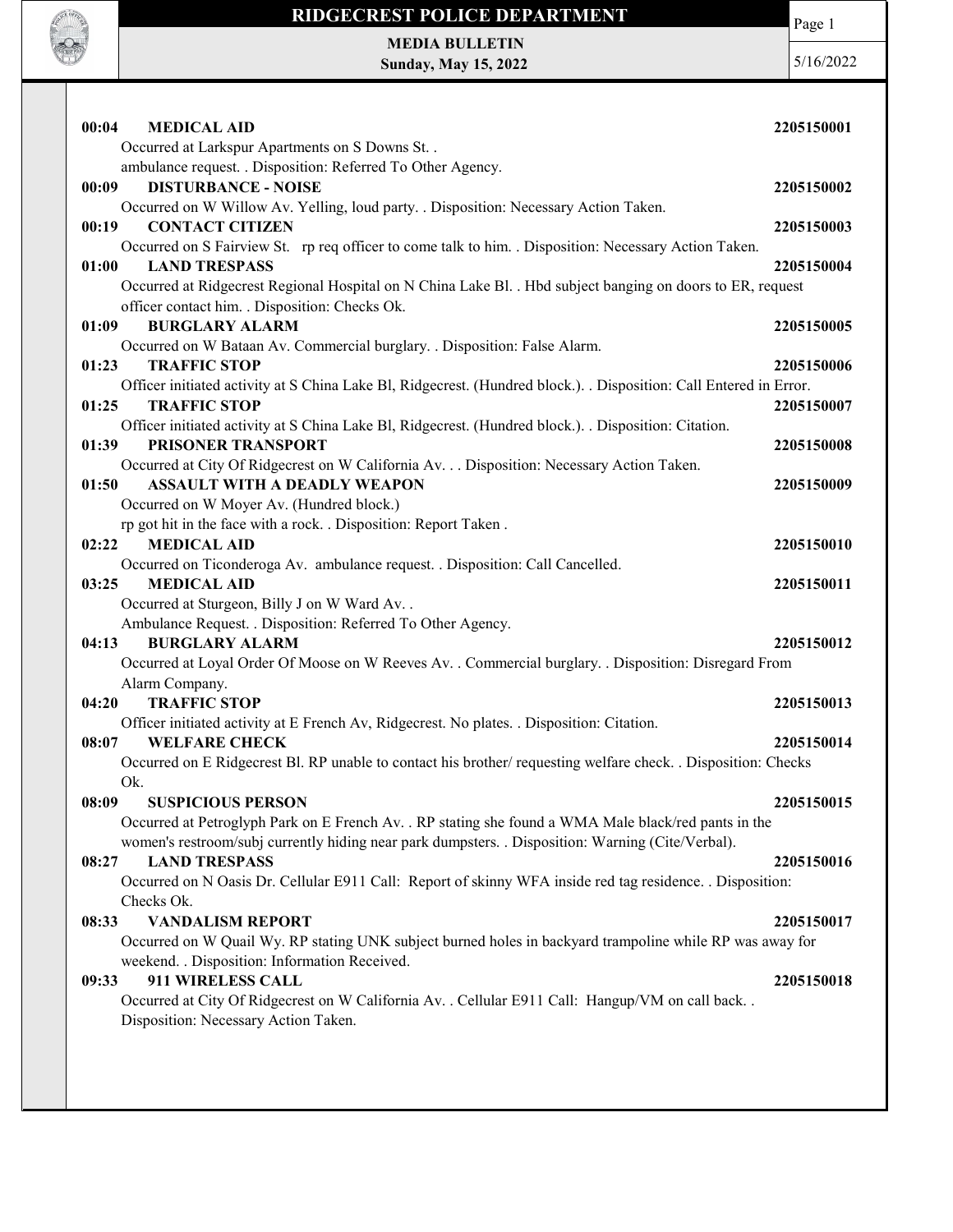

## RIDGECREST POLICE DEPARTMENT MEDIA BULLETIN

Sunday, May 15, 2022

Page 2

5/16/2022

| 10:03<br><b>CIVIL PROBLEM</b><br>Occurred on W Bataan Av. RP stating he purchased a new firearm at local gun shop/stating the gun is     | 2205150019 |
|------------------------------------------------------------------------------------------------------------------------------------------|------------|
| showing signs of wear and wants to know if it is in fact a used gun. . Disposition: Information Provided.                                |            |
| <b>CONTACT CITIZEN</b><br>10:35                                                                                                          | 2205150020 |
| Occurred at W Robertson Av/S Warner St. RP requesting contact/stating officers took his phone last night. .                              |            |
| Disposition: Log Note Only.                                                                                                              |            |
| <b>BURGLARY IN PROGRESS</b><br>10:39                                                                                                     | 2205150021 |
| Occurred at Jr's Tires on E Church Av. . Report of 3 or more males breaking into business/LS fleeing in Blk 4d                           |            |
| pickup. . Disposition: Report Taken.<br><b>DISTURBANCE-FAMILY</b><br>11:21                                                               | 2205150022 |
| Occurred on N Palm Dr. Cellular E911 Call: RP stating son Nathan Pierce off meds is tearing up residence                                 |            |
| Disposition: Necessary Action Taken.                                                                                                     |            |
| 11:46<br><b>PANHANDLING</b>                                                                                                              | 2205150023 |
| Occurred at Denny's on N China Lake Bl. . Report of WMA wht tshirt aggressively panhandling in front of                                  |            |
| business. . Disposition: Gone On Arrival.                                                                                                |            |
| 11:49<br><b>FOLLOW UP</b>                                                                                                                | 2205150024 |
| Officer initiated activity at W Tamarisk Av, Ridgecrest. . Disposition: Necessary Action Taken.                                          |            |
| <b>CONTACT CITIZEN</b><br>12:20                                                                                                          | 2205150025 |
| Occurred at City Of Ridgecrest on W California Av. . RP stating her son is threatening to not let her see her                            |            |
| grand children /10-21. . Disposition: Information Received.                                                                              |            |
| <b>OPEN CONTAINER</b><br>13:01<br>Occurred at Walmart Supercenter on E Bowman Rd. . Report of older WMA in blue honda drinking a         | 2205150026 |
| Budweiser in his parked veh/center near covered walkway/RP has video. . Disposition: Checks Ok.                                          |            |
| 14:20<br><b>911 WIRELESS CALL</b>                                                                                                        | 2205150027 |
| Occurred at City Of Ridgecrest on W California Av. . Cellular E911 Call: Open line/no answer on call back. .                             |            |
| Disposition: Necessary Action Taken.                                                                                                     |            |
| <b>RECKLESS VEHICLE</b><br>14:41                                                                                                         | 2205150028 |
| Occurred at Splash Pad on W California Av. . Cellular E911 Call: RP stating blk Saturn speeding in                                       |            |
| pkglot/currently parked at splashpad. . Disposition: Gone On Arrival.                                                                    |            |
| <b>UNAUTHORIZED USE OF ACCESS CARD</b><br>14:51                                                                                          | 2205150029 |
| Occurred on S Sunland St. RP stating \$1,100 was fraudulently used on EBT card. . Disposition: Information                               |            |
| Provided.                                                                                                                                |            |
| 15:12<br><b>CIVIL PROBLEM</b>                                                                                                            | 2205150030 |
| Occurred on N Kern St. Homeowner wants to document damage by prior tenants/document that he has taken                                    |            |
| possession of house. . Disposition: Information Received.<br><b>WELFARE CHECK</b><br>15:41                                               | 2205150031 |
| Occurred at Econo Lodge on W Inyokern Rd. . RP stating nephew is 550 for 4 days/RP is afraid nephew will                                 |            |
| harm her. . Disposition: Necessary Action Taken.                                                                                         |            |
| 15:41<br><b>ACO CALL</b>                                                                                                                 | 2205150032 |
| Occurred on W Sullivan Av. 2 contained stray dogs. . Disposition: Animal Control Handled.                                                |            |
| <b>GENERIC FIRE CALL/NOT SPECIFIED</b><br>16:09                                                                                          | 2205150033 |
| Occurred on W Atkins Av. Cellular E911 Call: Report of fence on fire. . Disposition: Assisted.                                           |            |
| <b>DOMESTIC DISTURBANCE</b><br>16:13                                                                                                     | 2205150034 |
| Occurred at Starbucks Coffee #6959 on N China Lake Bl. . RP stating ex wife is making suicidal statements/wht                            |            |
| hond starbucks pkglot                                                                                                                    |            |
| DVIR Natalie Halverson and Dillion Mathews/divorced/arguing over relationship issues. . Disposition:<br>Domestic Violence Documentation. |            |
|                                                                                                                                          |            |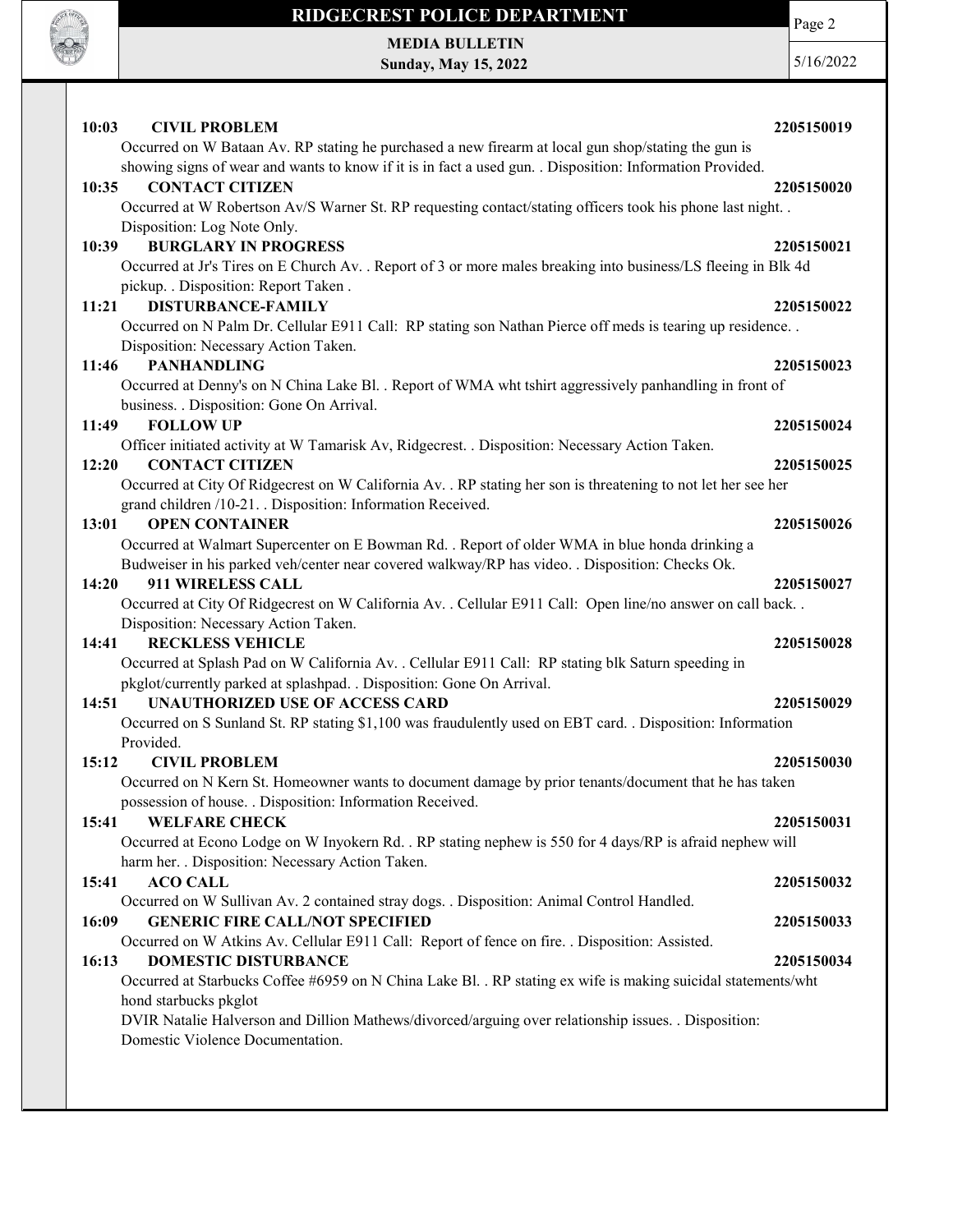

## RIDGECREST POLICE DEPARTMENT MEDIA BULLETIN

Sunday, May 15, 2022

Page 3

5/16/2022

16:20 CONTACT CITIZEN 2205150035 Occurred at City Of Ridgecrest on W California Av. . RP wanting to know if it is legal for her to move out /10- 21. . Disposition: Information Provided. 16:33 SUSPICIOUS CIRCUMSTANCES 2205150036 Occurred on N China Lake Bl. Male gray t blk shorts prowling property/video surveillance monitoring/LS by construction vehicles. . Disposition: Checks Ok. 16:57 LAND TRESPASS 2205150037 Occurred on N Oasis Dr. RP thinks female is living in red tag. . Disposition: Log Note Only. 17:09 UNAUTHORIZED USE OF ACCESS CARD 2205150038 Occurred at Sierra Sands Mobile Home Community on W Atkins Av. . RP stating over \$1,500 was taken off EDD card. . Disposition: Information Provided. 17:17 WELFARE CHECK 2205150039 Occurred on N Florence St. RP requesting welcheck on grandchildren. . Disposition: Checks Ok. 18:05 CONTACT CITIZEN 2205150040 Occurred at City Of Ridgecrest on W California Av. . Rp in lobby to file a report regarding her 12 yo daughter and some text messages. . Disposition: Report Taken . 18:06 DISTURBANCE-FAMILY 2205150041 Occurred at Larkspur Apartments on S Downs St. . rp states son is destroying things in the residence and would like him to leave. . Disposition: Necessary Action Taken. 18:29 PROPERTY DAMAGE ONLY TC 2205150042 Occurred at Golden Ox on S China Lake Bl. . car vs bicycle. . Disposition: Report Taken . 18:51 FOLLOW UP 2205150043 Officer initiated activity at Ridgecrest Regional Hospital, N China Lake Bl, Ridgecrest. . Disposition: Follow Up Completed. 19:02 CONTACT CITIZEN 2205150044 Occurred at City Of Ridgecrest on W California Av. . Call rp. rp states she gave her SSN and her mother's maiden name on a fishing thing on the internet and she is concerned that she gave info that she shouldn't have. . Disposition: Information Provided. 19:17 VIOLATION OF COURT ORDER-DOM VIOL 2205150045 Occurred on W Bennett Av. Call rp. rp states restrained party is driving up and down the street in front of her house. rp also has a few other questions to ask the officer. . Disposition: Report Taken . 19:21 DOMESTIC DISTURBANCE 2205150046 Occurred on W Church Av. male and female fighting//while on phone anon rp stated that the subjs left in a white truck with a black trailer attached. . Disposition: Gone On Arrival. 19:24 WELFARE CHECK 2205150047 Occurred at W Inyokern Rd/N Norma St. Rp states male subj walking very slowly and very sunburnt. rp requesting welck on subj. . Disposition: Unable To Locate. 20:38 BURGLARY ALARM 2205150048 Occurred on S Alvord St. Residental. . Disposition: False Alarm. 20:46 WELFARE CHECK 2205150049 Occurred on E Ridgecrest Bl. Anon rp. rp requesting welck on residence. rp states she believes that there is a female there that is not supposed to be there around the kids. . Disposition: Negative Contact. 20:59 DISTURBANCE - MUSIC 2205150050 Occurred on S Sims St. (Hundred block.) loud music. . Disposition: Checks Ok. 21:00 EXTRA PATROL 2205150051 Occurred on N Mari Ct. Extra patrols requested due to people leaving items on property. . Disposition: Checks Ok.